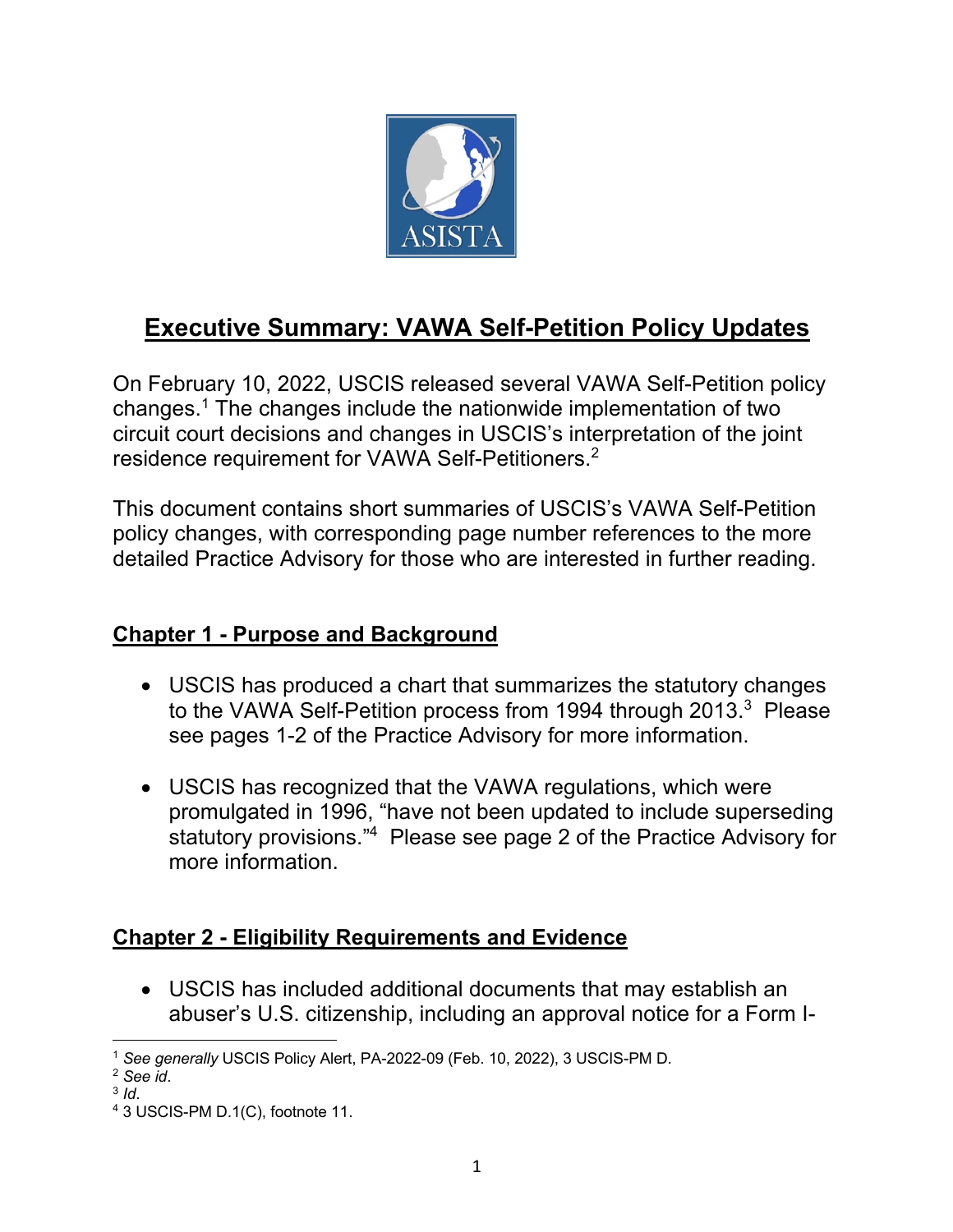130 filed in an immediate relative category and a marriage certificate that lists the abuser's birth in the United States.<sup>5</sup> Please see page 3 of the Practice Advisory for more information.

- USCIS provided some examples of identifying information for the abuser that self-petitioners may provide to aid USCIS's search of its records to establish an abuser's immigration status. The information includes the abuser's name, date of birth, place of birth, country of birth, and Social Security number.<sup>6</sup> Please see page 3 of the Practice Advisory for more information.
- USCIS has clarified that abused spouses and children of U.S. nationals are eligible to file VAWA Self-Petitions.<sup>7</sup> Please see page 4 of the Practice Advisory for more information.
- USCIS has stated that "a common law marriage may be considered a legally valid marriage" for VAWA purposes.<sup>8</sup> Please see page 4 of the Practice Advisory for more information.
- USCIS has stated that if it is available, self-petitioners should submit evidence of termination of the abuser's previous marriages.<sup>9</sup> Please see pages 5-6 of the Practice Advisory for more information.
- USCIS has stated that a marriage termination document must be issued by a civil authority to be considered valid.<sup>10</sup> USCIS has also stated that it will consult the U.S. Department of State's Foreign Affairs Manual and the U.S. Visa: Civil Reciprocity and Civil Documents by Country webpage "for country-specific information regarding the legal termination of any marriage that occurred or was terminated outside the United States." 11 Please see page 6 of the Practice Advisory for more information.

 $11$  *Id.* 

<sup>5</sup> *See* 3 USCIS-PM D.2(B)(1).

 $6$  *Id.* 

<sup>7</sup> *See id*.

<sup>8</sup> 3 USCIS-PM D.2(B)(2).

<sup>9</sup> *Id*.

 $10$  *Id.*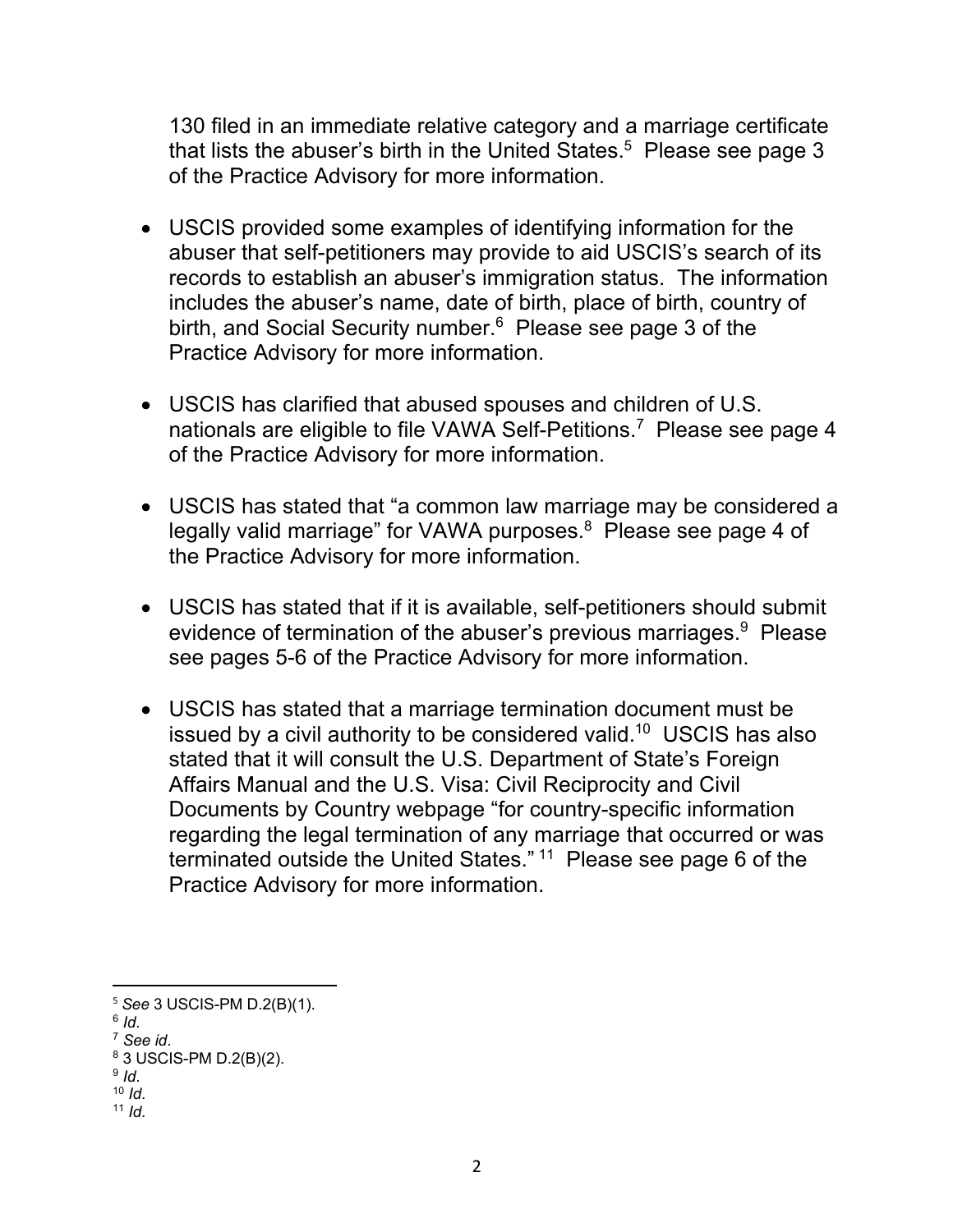- USCIS interprets the "intended spouse" provision of the VAWA Self-Petition statute as follows: the self-petitioner must have believed that they entered a legal marriage with a U.S. Citizen or LPR "who was not already married and therefore free to enter into a valid marriage."12 Please see pages 6-7 of the Practice Advisory for more information.
- USCIS has clarified that a self-petitioning child who legally terminated all prior marriages may be considered unmarried.<sup>13</sup> Therefore, divorced noncitizens who are under 21 (or under 25 and can establish that "the abuse was at least one central reason" for the delay in filing) and otherwise meet the requirements for a VAWA Self-Petition based on parental abuse may file if they submit evidence that any prior marriages were legally terminated.<sup>14</sup> Please see page 8 of the Practice Advisory for more information.
- USCIS has stated that if a parent used Assisted Reproductive Technology "and does not have a genetic relationship to the selfpetitioning child", the child may still demonstrate a "a qualifying parent-child relationship in certain circumstances."15 Please see page 9 of the Practice Advisory for more information.
- USCIS has provided examples of the types of evidence that biological child and parent self-petitioners should submit to demonstrate their parent-child relationship with the abusive relative. Please see pages 9-11 and 18 of the Practice Advisory for more information.
- USCIS has provided examples of the types of evidence that stepchild and stepparent self-petitioners should submit to demonstrate the stepchild/stepparent relationship. Please see pages 11-12 and 18 of the Practice Advisory for more information.
- USCIS has implemented the Seventh Circuit's decision in *Arguijo v. USCIS16* nationwide.17 For practice pointers and more information

 $12$  3 USCIS-PM D.2(B)(2)

<sup>13</sup> *See* 3 USCIS-PM D.2(B)(3).

<sup>14</sup> *Cf*. *id*.

<sup>15</sup> *See id*.

<sup>16</sup> 991 F. 3d 736 (7th Cir, 2021).

<sup>17</sup> USCIS Policy Alert, PA-2022-09, Feb. 10, 2022, p. 2.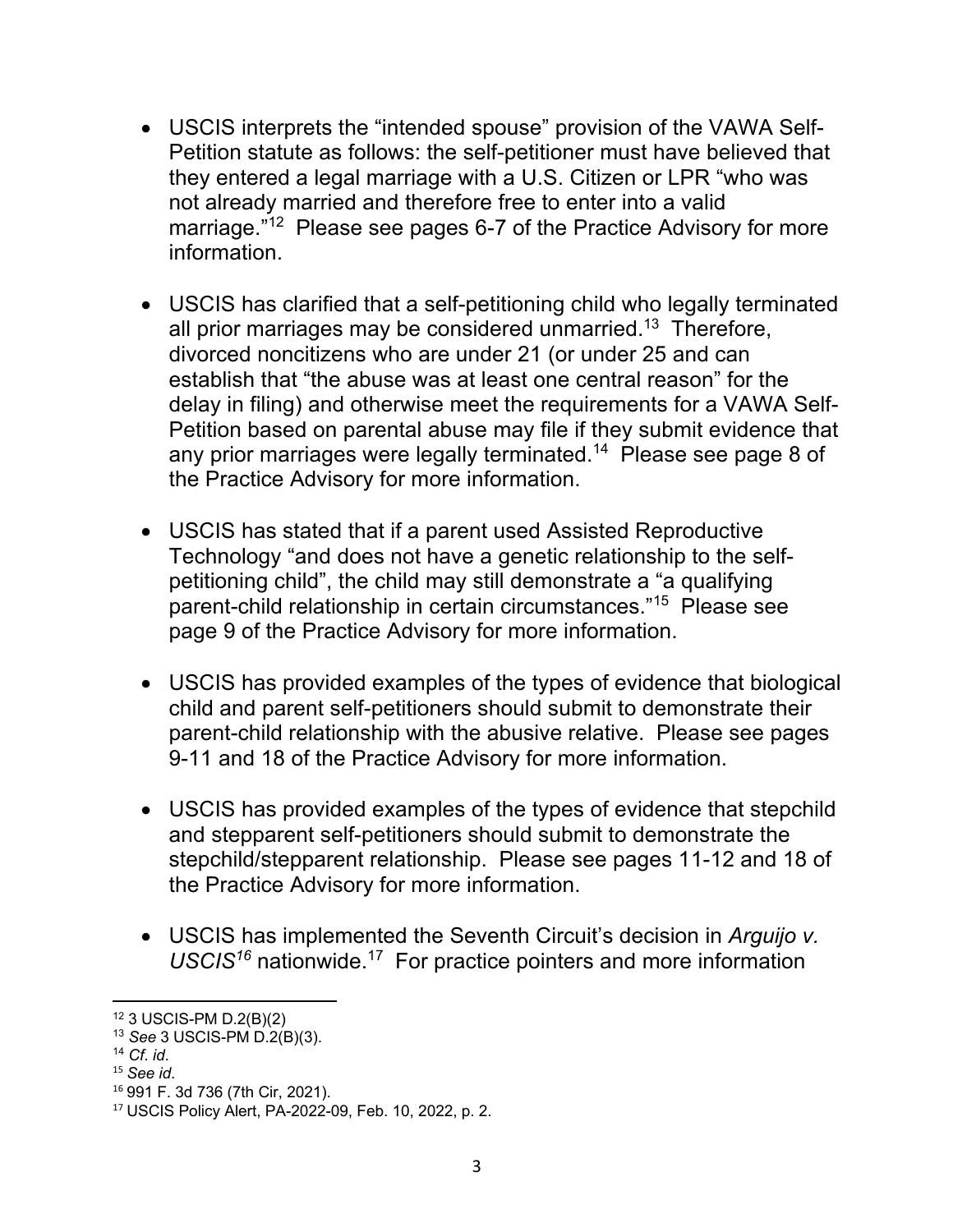about *Arguijo* and the implications of its adoption for self-petitioning stepparents and stepchildren, please see pages 12-14 of the Practice Advisory.

- To establish eligibility for a VAWA Self-Petition as an abused stepchild or stepparent when the self-petitioner's *biological/legal relative* has *died,* USCIS requires the self-petitioner to demonstrate a "relationship in fact" with the abusive step-relative.<sup>18</sup> For more information on this requirement, please see pages 15-16 of the Practice Advisory and ASISTA's Comment on the VAWA updates to the USCIS Policy Manual.
- USCIS has clarified that VAWA Self-Petitioners are subject to INA §§204(a)(2) (limitation on family petition(s) for subsequent spouse(s)), (c) (marriage fraud bar), and (g) (bar or heightened standard for marriages entered while in removal proceedings).<sup>19</sup> For more information, please see the following pages of the Practice Advisory: pages 19-20 (INA §204(a)(2)); pages 34-36 (INA §204(g)); and pages 36-38 (INA §204(c)).
- USCIS has stated that "The definitions for battery and extreme cruelty are flexible and broad."20 USCIS has also adopted a definition of "extreme cruelty" that is analogous to the definition of "extreme cruelty" in *Hernandez v. Ashcroft*, 345 F.3d 824, 840 (9<sup>th</sup> Cir. 2002).<sup>21</sup> USCIS has also created a non-exhaustive list of possible examples of extreme cruelty, including "threats of deportation" and "[t]hreats to remove a child from the self-petitioner's custody."<sup>22</sup> For more information and practice pointers on USCIS's policy on extreme cruelty, please see pages 21-23 of the Practice Advisory.
- USCIS *no longer requires* the self-petitioner to have resided with the abuser during the qualifying relationship.23 USCIS also does not require that the self-petitioner lived with the abuser in the United

<sup>18</sup> *See* 3 USCIS-PM D.2(B)(3) (citing *Matter of Pagnerre*, 13 I&N Dec. 688 (BIA 1971)) (self-petitioning stepchildren); *see* 3 USCIS-PM D.2(B)(4) (self-petitioning stepparents).

<sup>19</sup> *See* 3 USCIS-PM D.2(D).

<sup>20</sup> *See* 3 USCIS-PM D.2(E)(1).

<sup>21</sup> *See id*.

<sup>22</sup> *See id*.

<sup>23</sup> *See* 3 USCIS-PM D.2(F), USCIS Policy Alert, PA-2022-09 (Feb. 10, 2022).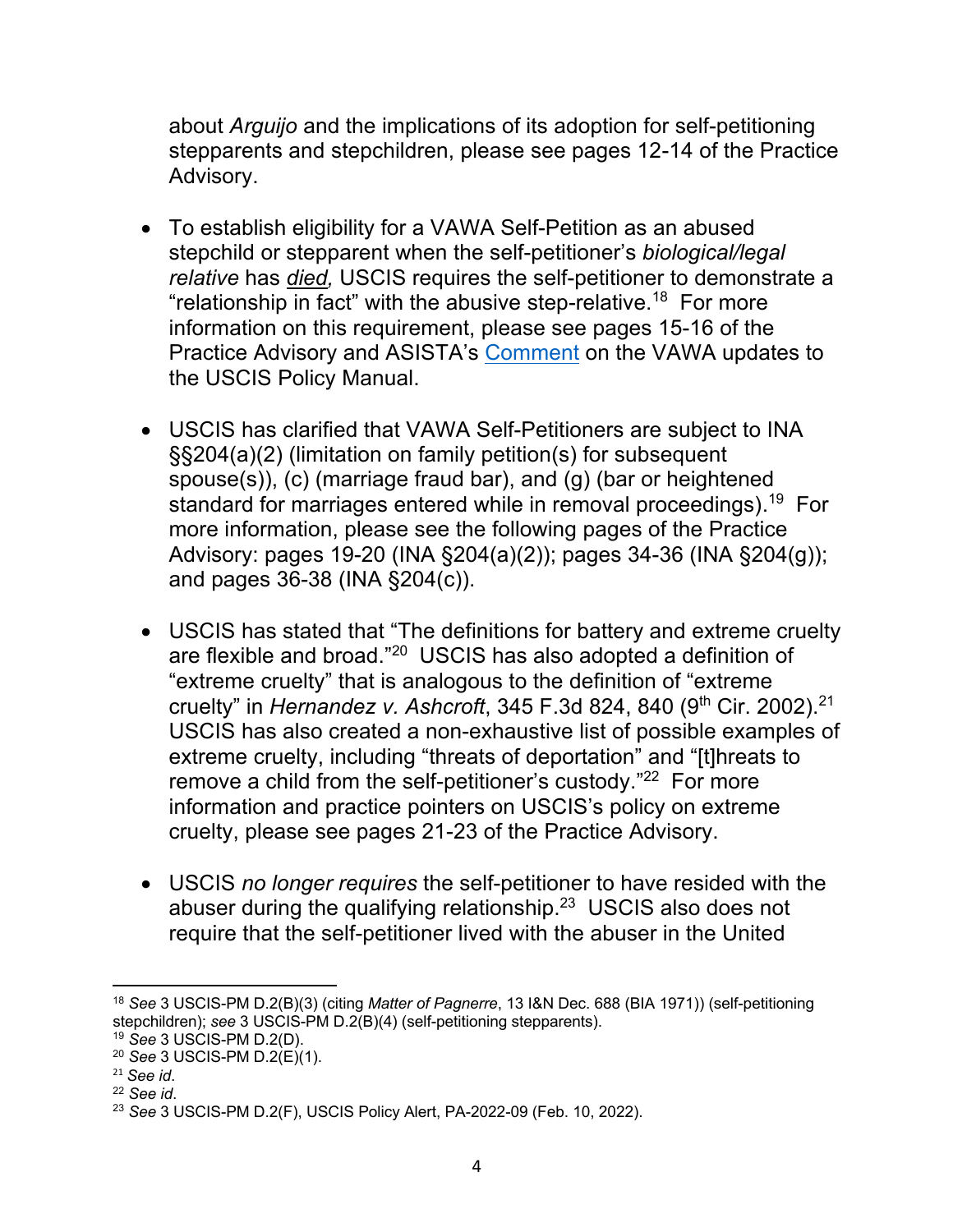States.<sup>24</sup> In adopting the holdings of *Hollingsworth v. Zuchowski*<sup>25</sup>, *Bait It v. McAleenan26*, and *Dartora v. U.S*. 27, USCIS applied the holdings to all self-petitions, not just spousal self-petitions. For more information on USCIS's policy on residence with the abusive relative, please see pages 23-24 of the Practice Advisory.

- USCIS has implemented nationwide the Third Circuit's decision on good moral character in the VAWA Self-Petition context, *DaSilva v. Attorney General*, 948 F.3d 629 (3rd Cir. 2020). 28 For more information about *DaSilva*, the implications of USCIS's nationwide adoption of this decision, and practice pointers, please see pages 25- 29 of the Practice Advisory.
- In cases where a self-petitioner's actions would be a conditional bar to good moral character but fall *outside* the 3-year period, USCIS will consider "all evidence in the record to make an individualized determination as to whether the self-petitioner has established good moral character."29 For more information on USCIS's good moral character analysis when an act enumerated in INA §101(f) occurs outside the 3-year period, please see pages 29-30 of the Practice Advisory.
- USCIS has clarified that, when evaluating whether a self-petitioner who has a conditional bar to good moral character **within** the 3-year period preceding the filing of the self-petition is eligible for the INA §204(a)(1)(C) exception to the good moral character requirement, there is no requirement that a waiver of inadmissibility or deportability would be *granted*. 30 For more information, please see pages 30-31 of the Practice Advisory.
- In its discussion of whether an act is "connected to" the battery or extreme cruelty, USCIS has stated that the self-petitioner is not required to demonstrate that the act or conviction occurred during the

<sup>24</sup> *See* 3 USCIS-PM D.2(F).

<sup>25</sup> 437 F. Supp. 3d 1231 (S.D. Fla. 2020)

<sup>26</sup> 410 F. Supp. 3d 874 (N.D. Ill. 2019)

<sup>27</sup> No. 4:20-CV-05161-SMJ (E.D.Wa. June 7, 2021)

<sup>28</sup> *See* 3 USCIS-PM D.2(G)(4).

<sup>29</sup> 3 USCIS-PM D.2(G)(3).

<sup>30</sup> *Cf*. 3 USCIS-PM D.2(G)(4).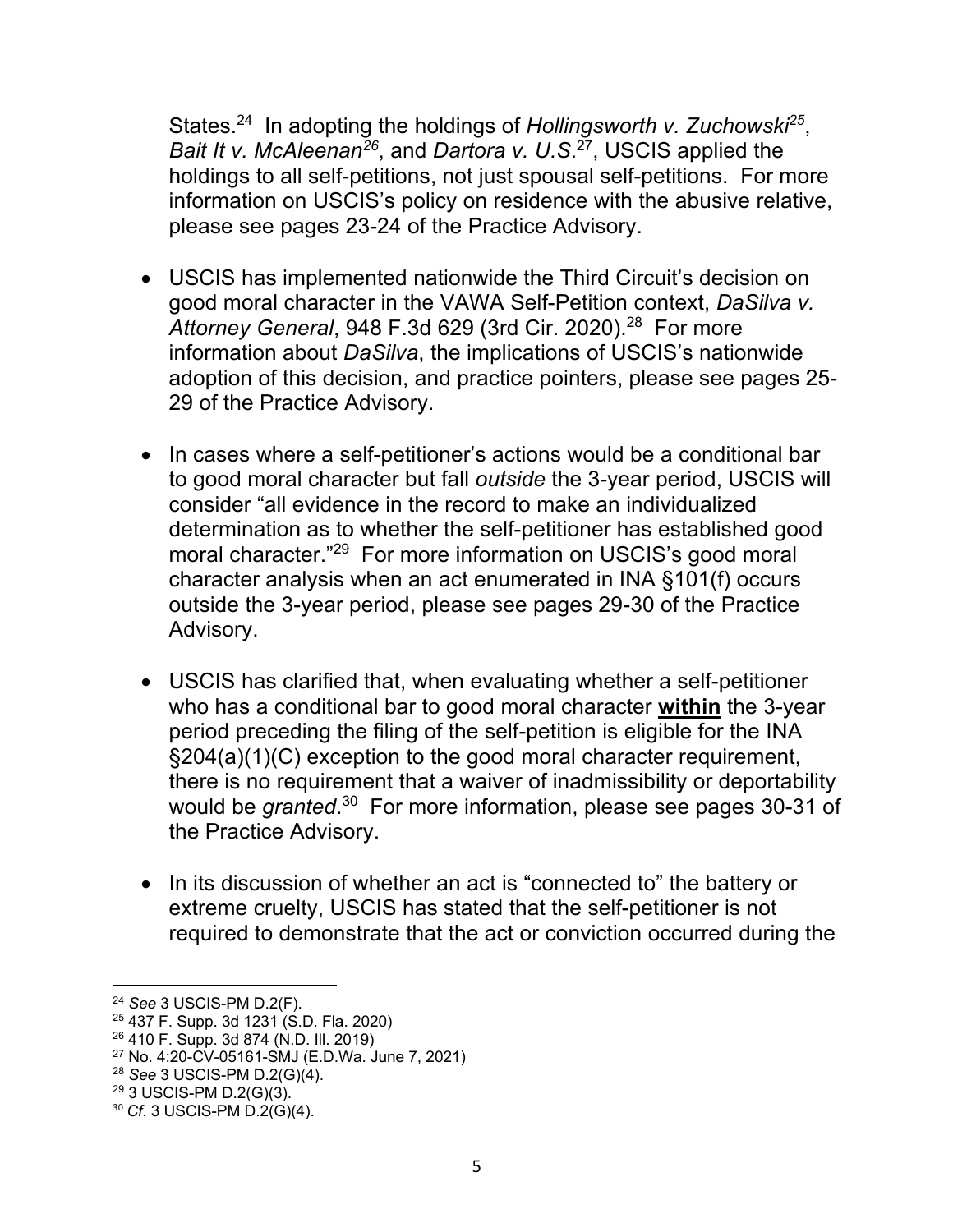qualifying relationship.31 For more information, please see page 31 of the practice advisory.

• USCIS's interpretation is that "Whether a self-petitioner is a person of good moral character under the exception at INA 204(a)(1)(C) is a discretionary determination made by USCIS."<sup>32</sup> For more information, please see page 32 of the Practice Advisory.

# **Chapter 3 - Effect of Certain Life Events**

- USCIS has stated that it considers the following to be "conditions of eligibility for which no waiver or equitable tolling is available": the requirement that a self-petitioner files within 2 years of divorce from the abusive spouse; the requirement that a self-petitioner files within 2 years of the U.S. citizen abuser's death; and the requirement that the petitioner file within 2 years of the abusive spouse's loss or renunciation of status.<sup>33</sup> For more information and arguments that equitable tolling should be available, please see pages 32-33, 38, and 40 of the Practice Advisory.
- USCIS has stated that while self-petitioners are required to submit evidence that there was a connection between the divorce and "the battery or extreme cruelty"34, there is no requirement that the legal ground for the divorce (or annulment) was abuse.35 For more information, please see page 33 of the Practice Advisory.
- USCIS has clarified that a survivor is not eligible to file a VAWA Self-Petition if their abusive LPR relative dies before the self-petition is filed.<sup>36</sup> For more information on strategies when the abusive LPR relative has died *while the self-petition is pending*, please see pages 38-39 of the Practice Advisory.

<sup>31</sup> *See* 3 USCIS-PM D.2(G)(4).

<sup>32</sup> *See id*.

<sup>33</sup> *See* 3 USCIS-PM D.3(A)(1) (divorce), 3 USCIS-PM D.3(D)(1) (abusive U.S. citizen abuser's death), 3 USCIS-PM D.3(E)(1) (abuser's loss or renunciation of status.)

<sup>34</sup> 3 USCIS-PM D.3(A)(1) (citing INA §204(a)(1)(A)(iii)(ii)(aa)(CC)(ccc) and INA §204 (a)(1)(B)(ii)(II)(aa)(CC)(bbb)).

<sup>35</sup> *See* 3 USCIS-PM D.3(A)(1)

<sup>36</sup> *See* 3 USCIS-PM D.3(D)(2).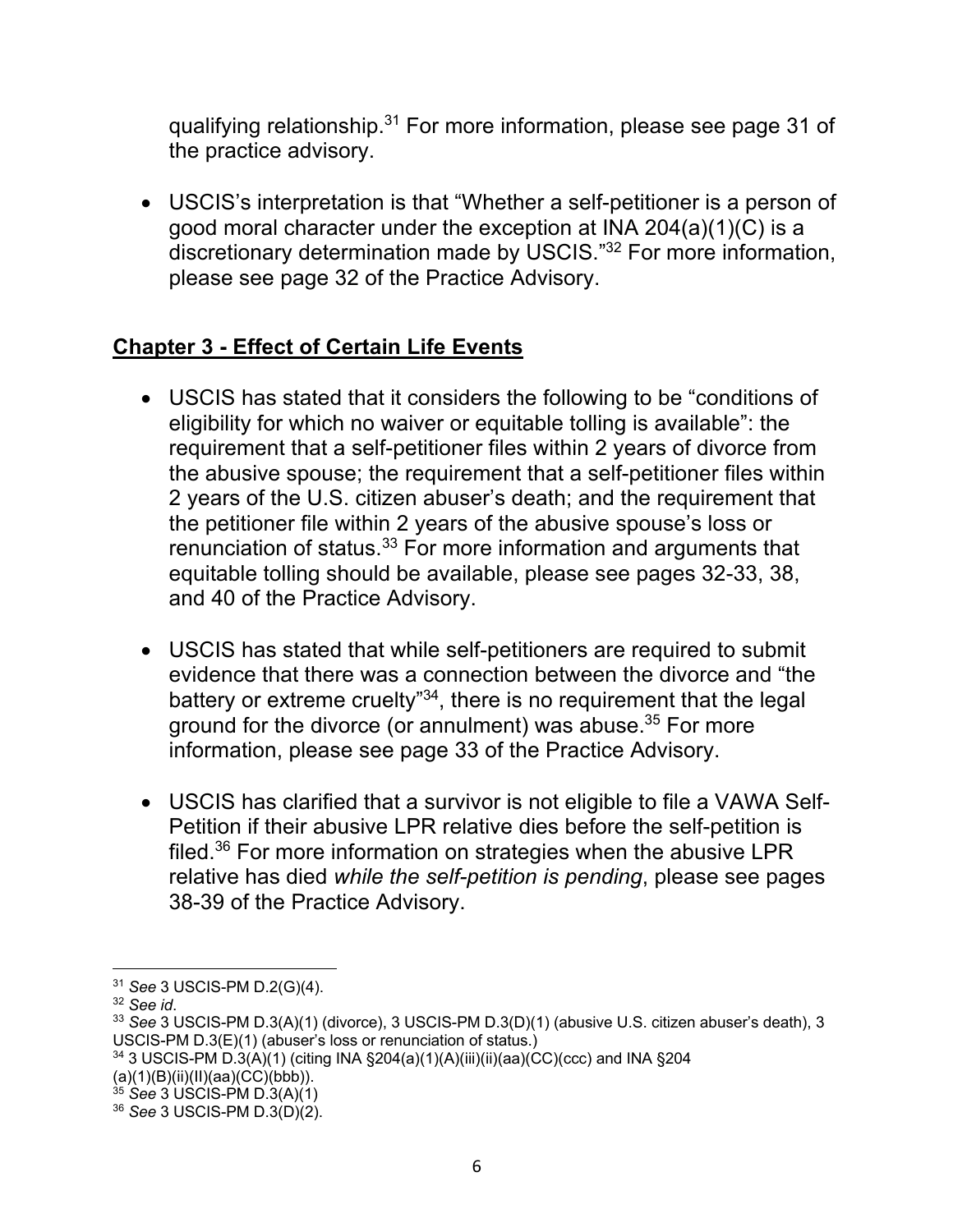- USCIS has stated that it may approve, "as a matter of discretion", a self-petition or adjustment application *for derivatives* under INA §204(l) if *the self-petitioner* dies while the self-petition or adjustment application is pending.37 For more information, please see pages 39- 40 of the Practice Advisory.
- USCIS has stated that derivative children and child self-petitioners may marry after the VAWA Self-Petition is approved, and that after marriage the noncitizen will be moved to the preference category that best matches their situation.<sup>38</sup> However, according to USCIS, child self-petitioners and derivative children lose protection under the Child Status Protection Act ("CSPA") and the VTVPA if they marry.<sup>39</sup> For more information, please see page 40 of the Practice Advisory.

## **Chapter 4 - Filing Requirements**

• USCIS has clarified that if a self-petitioner is the beneficiary of a Form I-130 family petition filed by the abuser, the self-petitioner "may retain the priority date from the Form I-130" for purposes of determining eligibility to file for Adjustment of Status.<sup>40</sup> In addition, USCIS has stated that derivatives "may retain" the self-petitioner's priority date associated with the previously filed family petition.<sup>41</sup> For more information, please see pages 41-42 of the Practice Advisory.

# **Chapter 5 - Adjudication**

• USCIS *will* now issue Prima Facie Determinations ("PFDs") to eligible self-petitioning abused parents of U.S. citizens.<sup>42</sup> For more information, please see pages 42-43 of the Practice Advisory.

<sup>37</sup> 3 USCIS-PM D.3(D)(3).

<sup>38</sup> *See* 3 USICS-PM D.3(G)(2) (citing INA §204(a)(1)(D)(i)).

<sup>39</sup> *See* 3 USCIS-PM D.3(G)(2) (citing Pub. L. 107-208, 116 Stat. 927 (August 6, 2002) and Title V of Pub.

L. 106-386, 114 Stat. 1464 (October 28, 2000)).

<sup>40</sup> *See* 3 USCIS-PM D.4(A)(1) (citing 8 C.F.R. §204.2(h)(2)).

<sup>41</sup> *See* 3 USCIS-PM D.4(A)(1) (citing 8 C.F.R. §204.2(c)(4) (states that derivatives "may" retain the same priority date as the principal.))

<sup>42</sup> *See* 3 USCIS-PM D.5(A).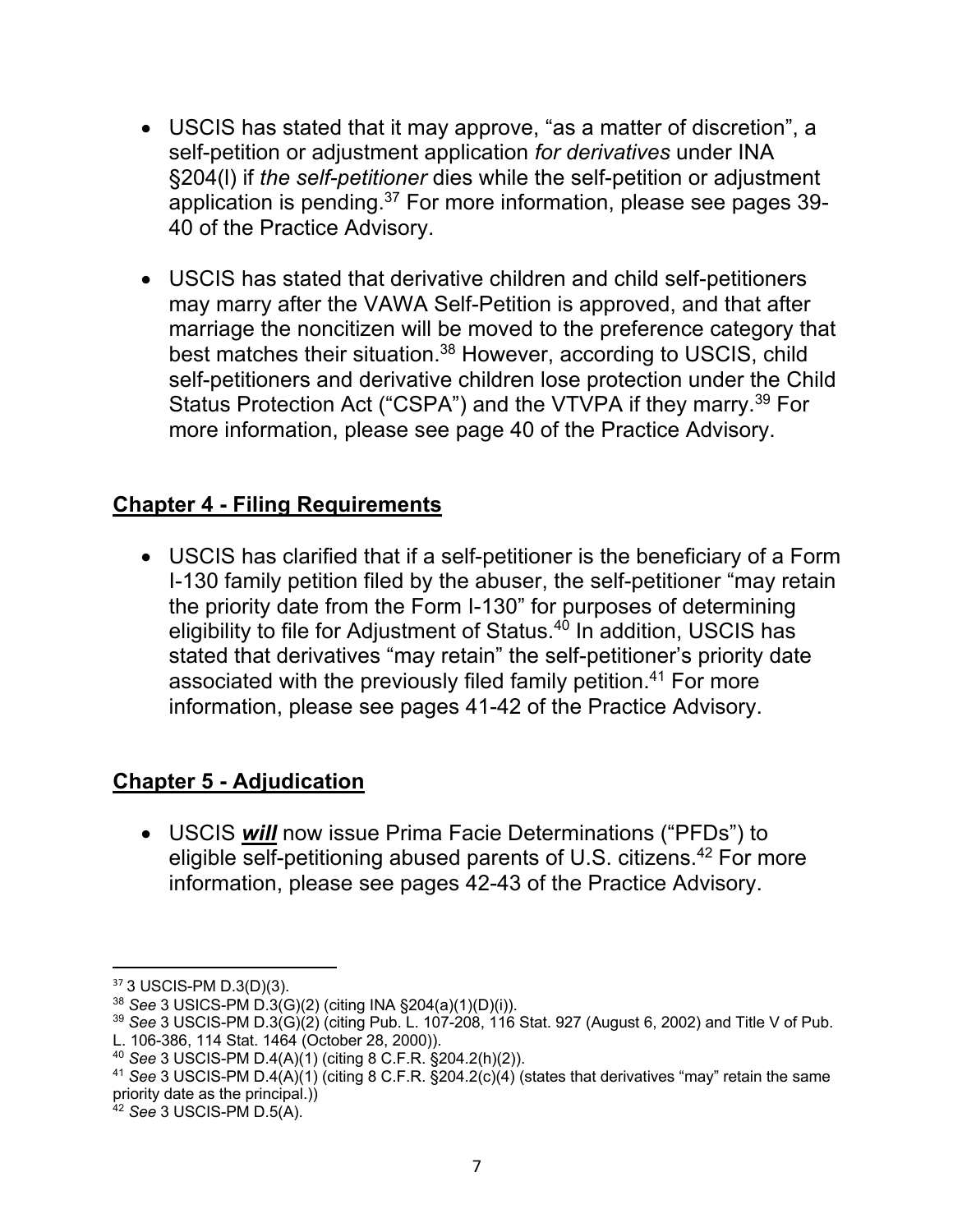- USCIS has recognized, as a matter of agency policy, the difficulties that self-petitioners may have "obtaining specific documentation" due to the abuser controlling access to or destroying documentation or the self-petitioner fleeing an abusive situation.<sup>43</sup> For more information, please see page 43 of the Practice Advisory.
- USCIS has acknowledged that approval of a VAWA Self-Petition "is not discretionary" under the statute.<sup>44</sup> For more information, please see page 44 of the Practice Advisory.
- USCIS has stated that derivative beneficiaries are required to submit two documents with their deferred action request: 1) a copy of the self-petition approval notice; and 2) "evidence of the qualifying derivative relationship."45 For more information, please see page 44 of the Practice Advisory.
- If the VAWA Self-Petitioner has a family-based I-485 pending with USCIS, USCIS allows the self-petitioner to notify the USCIS office where the I-485 is pending of the pending self-petition, to request that USCIS holds the adjudication of the pending I-485, and to request a change in the underlying basis of the pending I-485.46 For more information, please see page 45 of the Practice Advisory.
- If the survivor intends to file a self-petition but has not yet done so, USCIS allows the survivor to contact the USCIS office where the family-based I-485 is pending to notify them of the intent to file a VAWA Self-Petition and to request that USCIS holds the adjudication of the pending I-485.<sup>47</sup> For more information, please see page 45 of the Practice Advisory.
- USCIS has clarified that it considers the confidentiality protections at 8 U.S.C. §1367 to apply to noncitizens with pending VAWA Self-Petitions *and* to noncitizens who have notified USCIS that they *intend*

<sup>43</sup> *See* 3 USCIS-PM D.5(B)(2).

<sup>44</sup> *See* 3 USCIS-PM D.5(C)(1) (citing INA §204(b)).

<sup>45</sup> 3 USCIS-PM D.5(C)(2).

<sup>46</sup> *See* 3 USCIS-PM D.5(D).

<sup>47</sup> *See id*.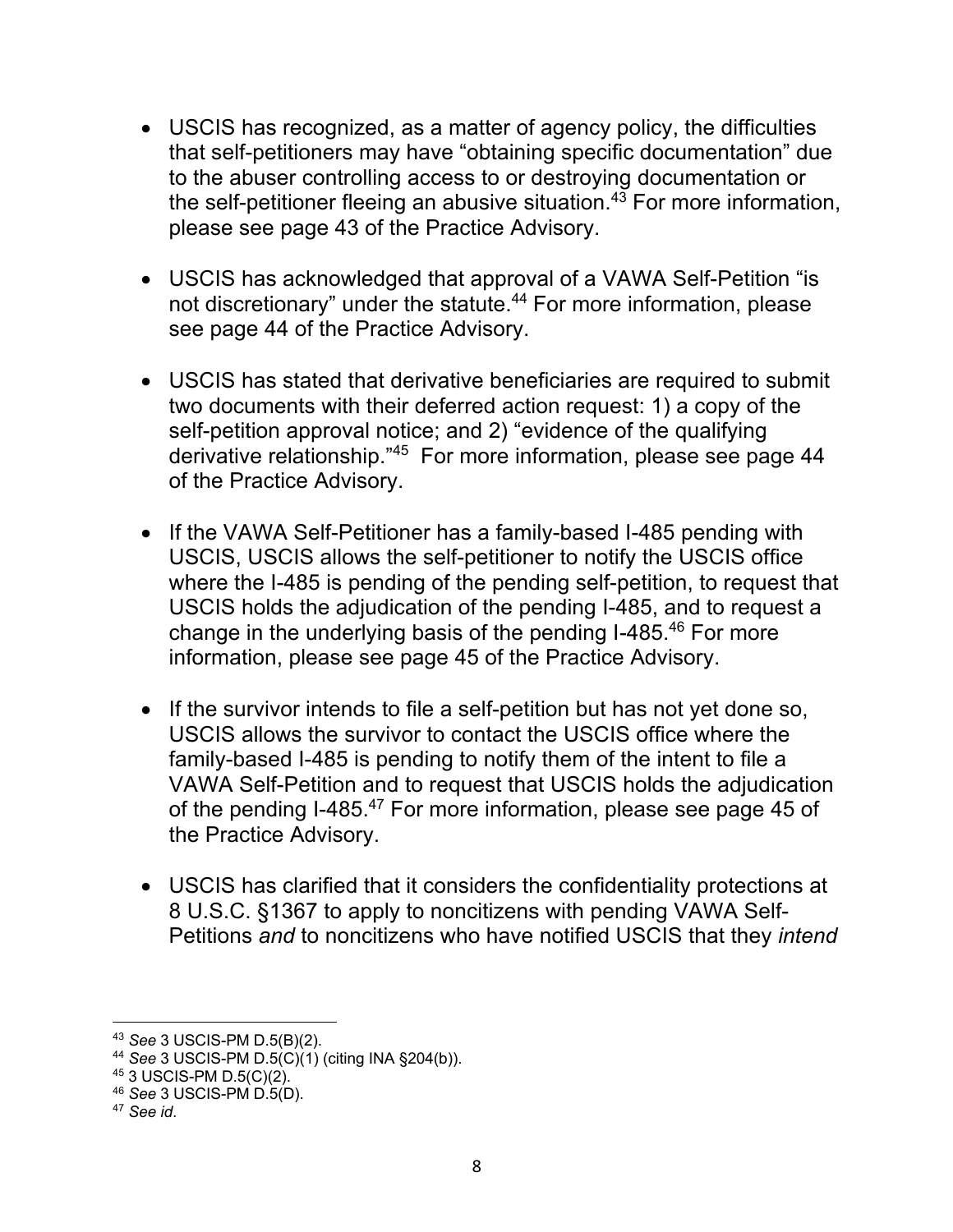to file a self-petition.<sup>48</sup> For more information, please see pages 45-46 of the Practice Advisory.

• Practitioners should advise their survivor clients that USCIS may determine that the confidentiality protections do not apply if the survivor never files the self-petition or any other victim-based application for relief. For more information, please see pages 45-46 of the Practice Advisory.

## **Chapter 6 - Post-Adjudicative Matters**

- USCIS has stated that a VAWA Self-Petition may be revoked if a selfpetitioner is "no longer a person of good moral character."49 For more information, please see page 46 of the Practice Advisory.
- USCIS has clarified that "service center officers have the sole authority to revoke the approval of a self-petition."50 For more information, please see pages 46-47 of the Practice Advisory.
- USCIS has clarified that officers in USCIS field offices who adjudicate an approved self-petitioner's Adjustment of Status application "generally may not inquire about instances of abuse or extreme cruelty or attempt to re-adjudicate the merits of the underlying approved self-petition."51 For more information, please see page 47 of the Practice Advisory.
- USCIS has stated that officers are forbidden from "making an adverse determination using information provided solely by an abuser."52 For more information, please see page 47 of the Practice Advisory.

<sup>48</sup> *See* 3 USCIS-PM D.5(D) (citing DHS Directive, "Implementation of Section 1367 Information Provisions," Instruction Number: 002-02-001, issued November 1, 2013).

<sup>49</sup> 3 USCIS-PM D.6(A).

<sup>50</sup> *See* 3 USCIS-PM D.6(A)(1).

<sup>51</sup> *See* 3 USCIS-PM D.6(A)(2).

<sup>52</sup> *Cf*. *id*.